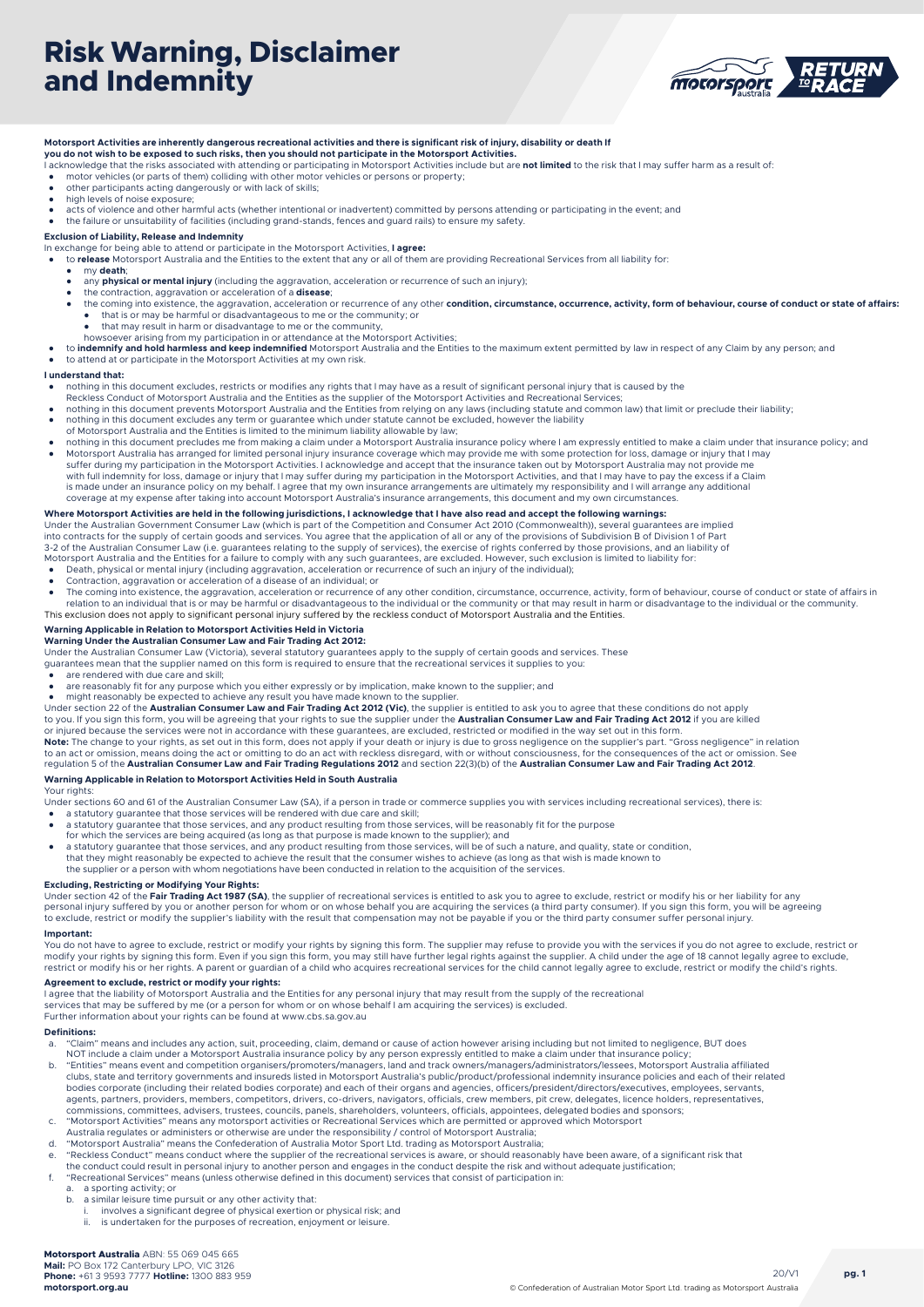

## **COVID-19 Declaration**

I declare that I:

- have not been diagnosed with COVID-19 as confirmed with a positive test for COVID-19 (not antibody test);
- am not currently experiencing any symptoms of COVID-19;
- have not been in contact with a known COVID-19 positive case in the previous 14 days; and
- have not been overseas or have been in contact with someone who has been overseas in the previous 14 days.

If after submitting this form I do come into contact with someone with COVID-19 or if I start to exhibit any of the symptoms or signs indicating that I may be infected, I will immediately withdraw from the Event, notify Motorsport Australia in conjunction with the Event Organiser and ensure that my close contacts also do not attend. Should I become ill at or start to exhibit COVID-19 symptoms at the Event I shall withdraw safely and immediately notify the Event Organiser, including identification of those others who I have come into contact with at the Event.

I declare, acknowledge and accept that I will comply with all Government and Motorsport Australia requirements imposed in respect of COVID-19. I understand that Motorsport Australia guidance on COVID-19 in relation to Events has Regulatory status and is applied in conjunction with the Motorsport Australia National Competition Rules (NCR). Breach of this obligation may lead to disciplinary action being taken.

I understand and agree that my personal data is being processed solely for the purposes of running this Event and may be used for the purposes of COVID-19 infection tracing and will be handled by the organisers in accordance with Motorsport Australia policy.

# **Service Crew Details**

| <b>Service Vehicle 1</b> |                                        |               |  |
|--------------------------|----------------------------------------|---------------|--|
| <b>MAKE</b>              | <b>MODEL</b>                           | <b>YEAR</b>   |  |
| <b>REGISTRATION NO.</b>  | <b>STATE OF</b><br><b>REGISTRATION</b> | <b>COLOUR</b> |  |

## **Please indicate below if you need to be situated near any other Competitors in the Service Park:**

If your service vehicle is larger than a Toyota Hiace equivalent, please also provide length and width measurements.